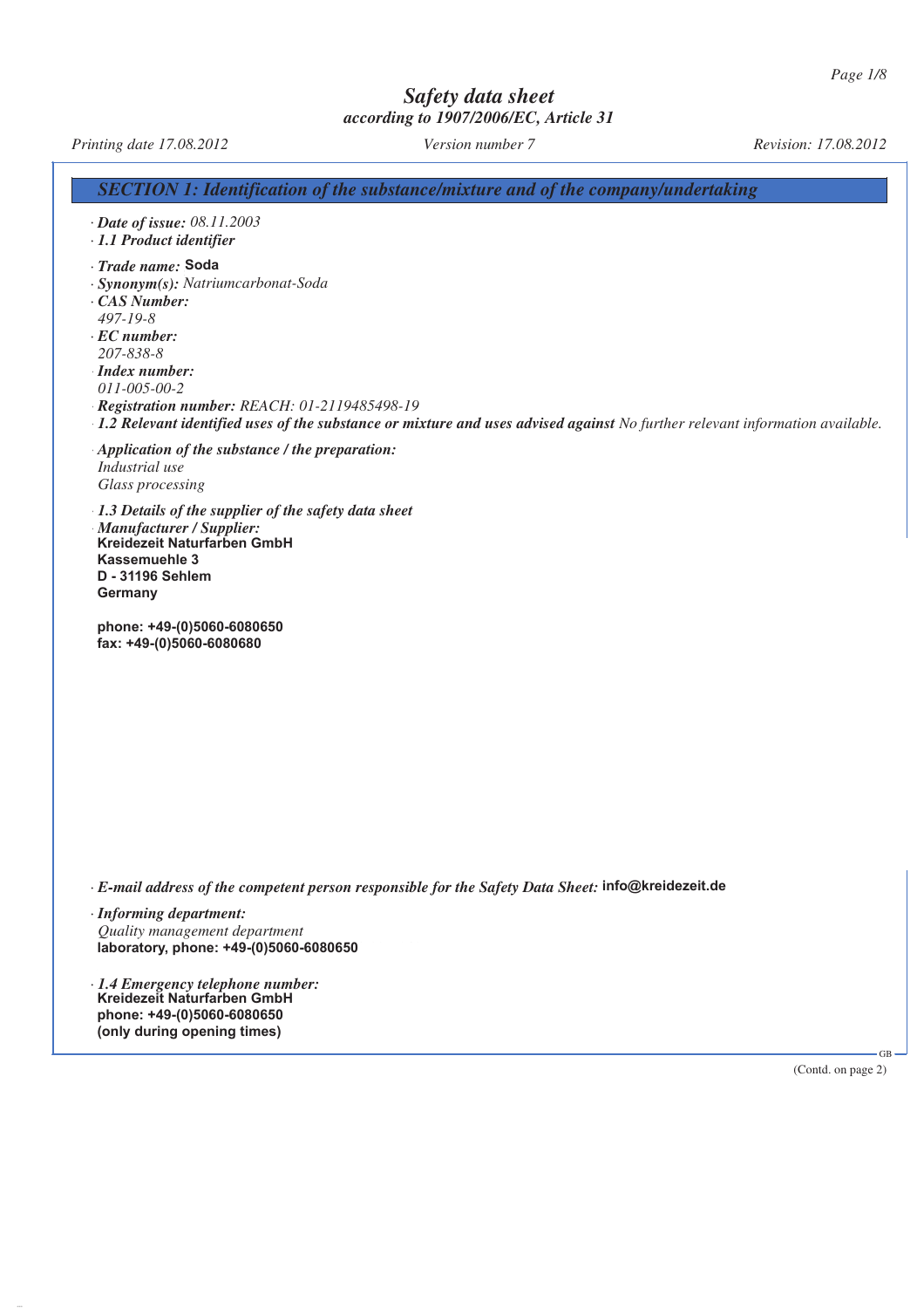*Printing date 17.08.2012 Version number 7 Revision: 17.08.2012*

*Trade name: Soda*

(Contd. of page 1)

# *SECTION 2: Hazards identification*

*· 2.1 Classification of the substance or mixture · Classification according to Regulation (EC) No 1272/2008*



*Eye Irrit. 2 H319 Causes serious eye irritation. · Classification according to Directive 67/548/EEC or Directive 1999/45/EC*

*Xi; Irritant*

*R36: Irritating to eyes.*

- *· Classification system:*
- *The classification is according to the latest editions of the EU-lists, and extended by company and literature data.*
- *· 2.2 Label elements*
- *· Labelling according to Regulation (EC) No 1272/2008*
- *The substance is classified and labelled according to the CLP regulation.*
- *· Hazard pictograms*



#### *· Signal word Warning*

- *· Hazard statements*
- *H319 Causes serious eye irritation.*

#### *· Precautionary statements*

- *P280 Wear protective gloves/protective clothing/eye protection/face protection.*
- *P264 Wash thoroughly after handling.*
- *P305+P351+P338 IF IN EYES: Rinse cautiously with water for several minutes. Remove contact lenses, if present and easy to do. Continue rinsing.*
- *P337+P313 If eye irritation persists: Get medical advice/attention.*
- *· 2.3 Other hazards*
- *· Results of PBT and vPvB assessment*
- *· PBT: Not applicable.*
- *· vPvB: Not applicable.*

### *SECTION 3: Composition/information on ingredients*

- *· 3.1 Chemical characterization: Substances*
- *· CAS No. Designation:*
- *497-19-8 Sodium carbonate*
- *· Identification number(s):*
- *· EC number: 207-838-8*
- *· Index number: 011-005-00-2*

## *SECTION 4: First aid measures*

- *· 4.1 Description of first aid measures*
- *· General information: Remove contaminated clothing.*
- *· After inhalation:*
- *Supply fresh air. If required, provide artificial respiration. Keep patient warm. Consult doctor if symptoms persist. · After skin contact: Rinse with plenty of water.*
- *· After eye contact: Rinse opened eye for several minutes under running water. Then consult doctor.*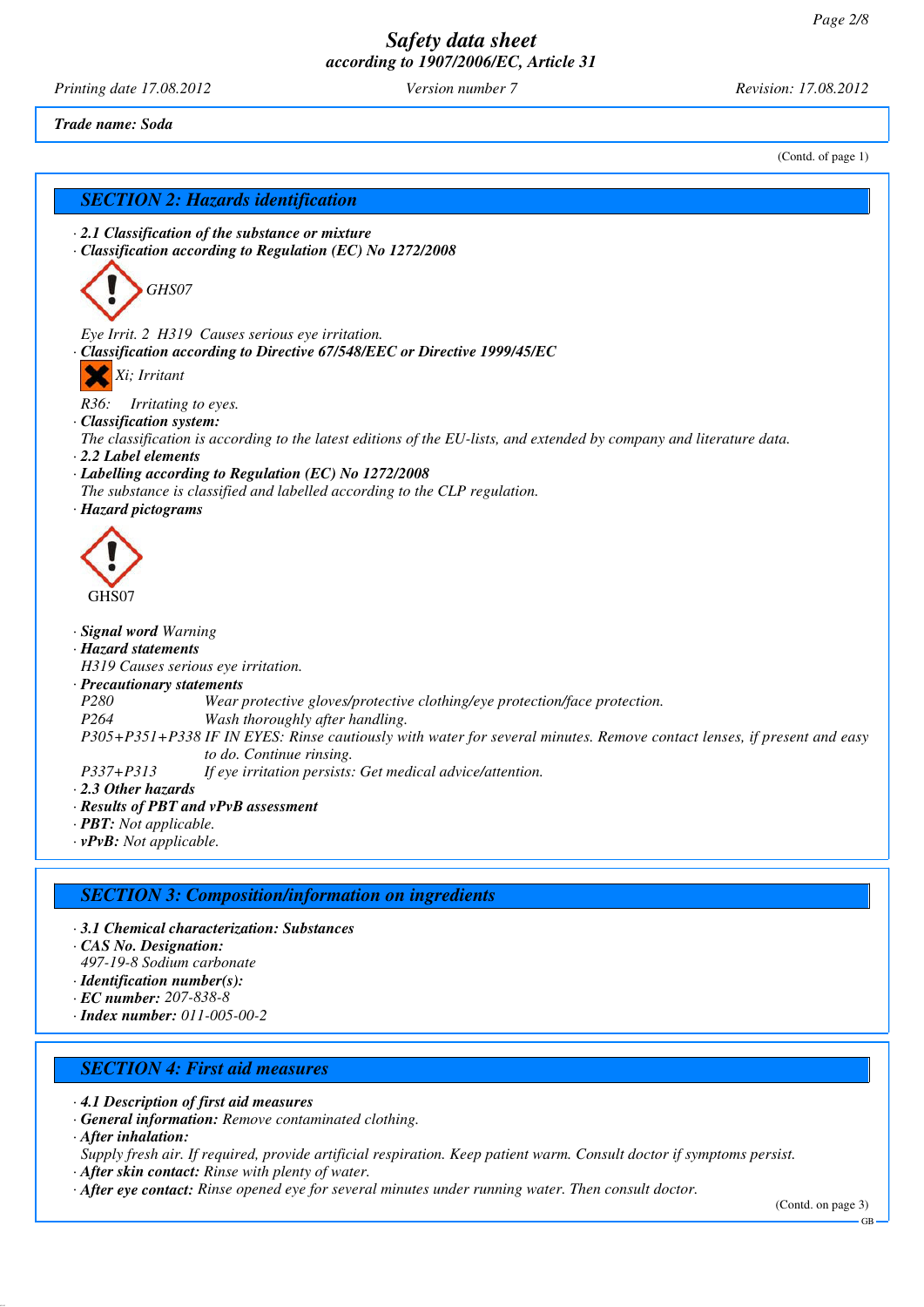*Printing date 17.08.2012 Version number 7 Revision: 17.08.2012*

(Contd. of page 2)

#### *Trade name: Soda*

*· After swallowing:*

*Rinse out mouth and then drink plenty of water. Do not induce vomiting! Seek medical treatment.*

*· 4.2 Most important symptoms and effects, both acute and delayed Coughing*

*Sickness*

*Gastric or intestinal trouble*

*· 4.3 Indication of any immediate medical attention and special treatment needed No further relevant information available.*

### *SECTION 5: Firefighting measures*

*· 5.1 Extinguishing media*

- *· Suitable extinguishing agents Product does not burn take extinguishing measures according to fire conditions.*
- *· For safety reasons unsuitable extinguishing agents void*
- *· 5.2 Special hazards arising from the substance or mixture Carbon monoxide (CO) and Carbon dioxide (CO<sub>2</sub>) Sodium oxide (Na*₂*O)*

*· 5.3 Advice for firefighters*

*· Protective equipment: Wear self-contained breathing apparatus.*

### *\* SECTION 6: Accidental release measures*

*· 6.1 Personal precautions, protective equipment and emergency procedures Ensure adequate ventilation. Avoid causing dust. Avoid contact with skin and eyes. Wear protective equipment. Keep unprotected persons away. · 6.2 Environmental precautions: Damp down dust with water spray jet. Do not allow to enter drainage system, surface or ground water. · 6.3 Methods and material for containment and cleaning up: Ensure adequate ventilation. Collect mechanically. Send for recovery or disposal in suitable containers. Dispose of the material collected according to regulations. · 6.4 Reference to other sections*

*See Section 8 for information on personal protection equipment.*

### *SECTION 7: Handling and storage*

*· 7.1 Precautions for safe handling Ensure good ventilation/exhaustion at the workplace. Prevent formation of dust. Any deposit of dust which cannot be avoided must be removed regularly. Do not breathe dust. Make sure that all applicable workplace limits are observed. Avoid contact with eyes. Avoid prolonged or repeated skin contact. · Information about protection against explosions and fires: The product is not flammable.*

*· 7.2 Conditions for safe storage, including any incompatibilities*

*· Storage*

*· Requirements to be met by storerooms and containers:*

*Observe all local and national regulations for storage of water polluting products.*

*· Information about storage in one common storage facility: Do not store together with acids.*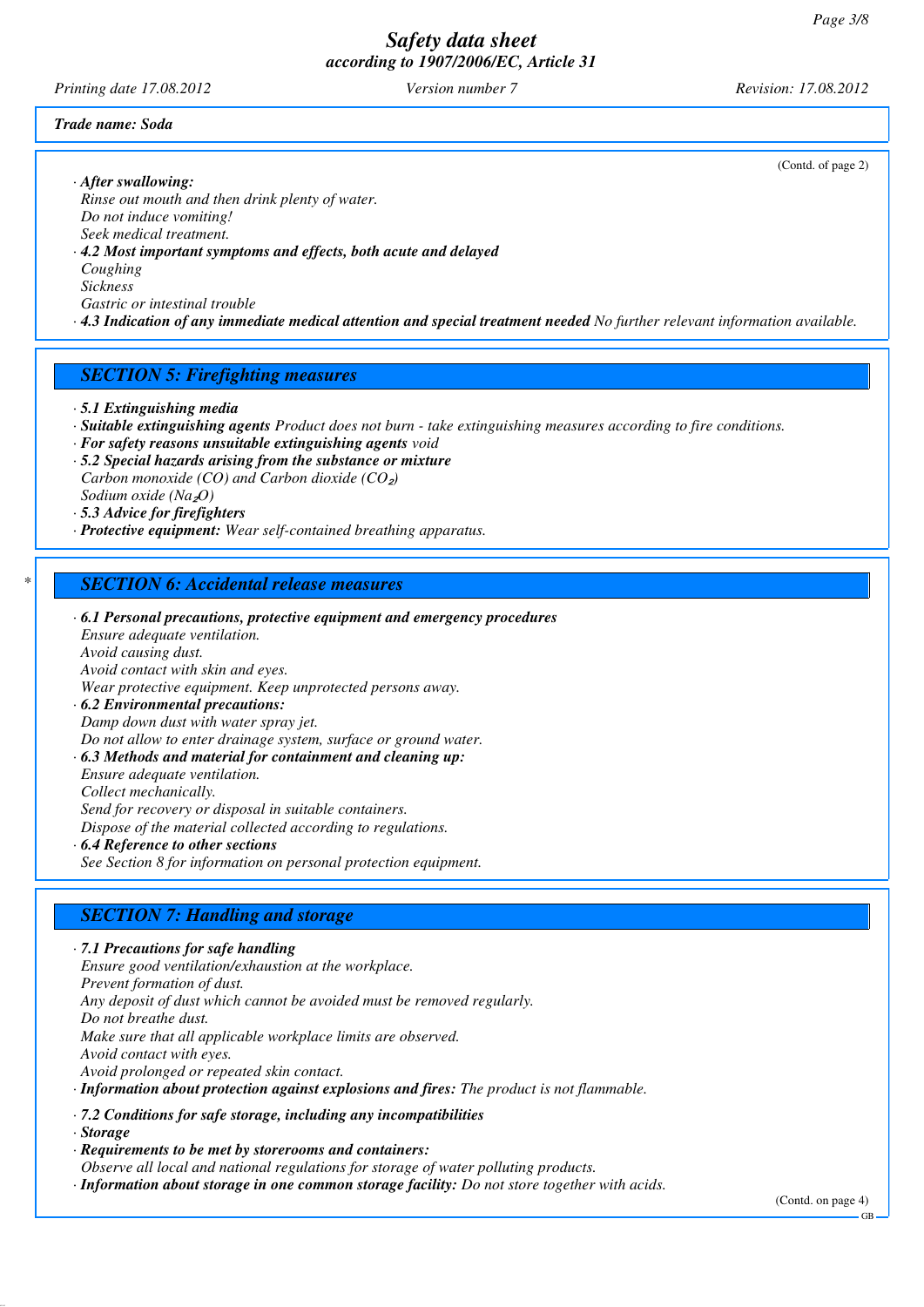*Printing date 17.08.2012 Version number 7 Revision: 17.08.2012*

*· Further information about storage conditions:*

(Contd. of page 3)

*Trade name: Soda*

*Store in cool, dry conditions in well sealed containers. Protect from humidity and keep away from water. · 7.3 Specific end use(s) No further relevant information available. SECTION 8: Exposure controls/personal protection · Additional information about design of technical systems: No further data; see item 7. · 8.1 Control parameters · Components with critical values that require monitoring at the workplace: Observe all workplace limits for dust. · DNELs no data available · PNECs no data available · Additional information: The lists that were valid during the compilation were used as basis. · 8.2 Exposure controls · Personal protective equipment · General protective and hygienic measures Keep away from foodstuffs, beverages and food. Instantly remove any contaminated garments. Do not eat, drink or smoke while working. Do not breathe dust. Avoid contact with the eyes. Avoid close or long term contact with the skin. Wash hands during breaks and at the end of the work. Use skin protection cream for preventive skin protection. · Breathing equipment: Dust proof mask - particle filter mask · Recommended filter device for short term use: Partikelfilter EN 143 Type P2 · Protection of hands: Protective gloves Selection of the glove material on consideration of the penetration times, rates of diffusion and the degradation. The glove material has to be impermeable and resistant to the product/ the substance/ the preparation. Check the permeability prior to each renewed use of the glove. To avoid skin problems reduce the wearing of gloves to the required minimum. · Material of gloves Natural rubber - NR Recommended thickness of the material:* ≥ *0.6 mm e.g. KCL Lapren®706 Chloroprene rubber - CR Neoprene gloves Nitrile rubber - NBR Fluorocarbon rubber (Viton) - FKM Butyl rubber - BR The selection of the suitable gloves does not only depend on the material, but also on further marks of quality and varies from manufacturer to manufacturer. · Penetration time of glove material Penetration time:* ≥ *8 hours Protective gloves should be replaced at first signs of wear. · Eye protection: Tightly sealed safety glasses · Body protection: Protective work clothing Body protection must be chosen depending on activity and possible exposure.*

(Contd. on page 5)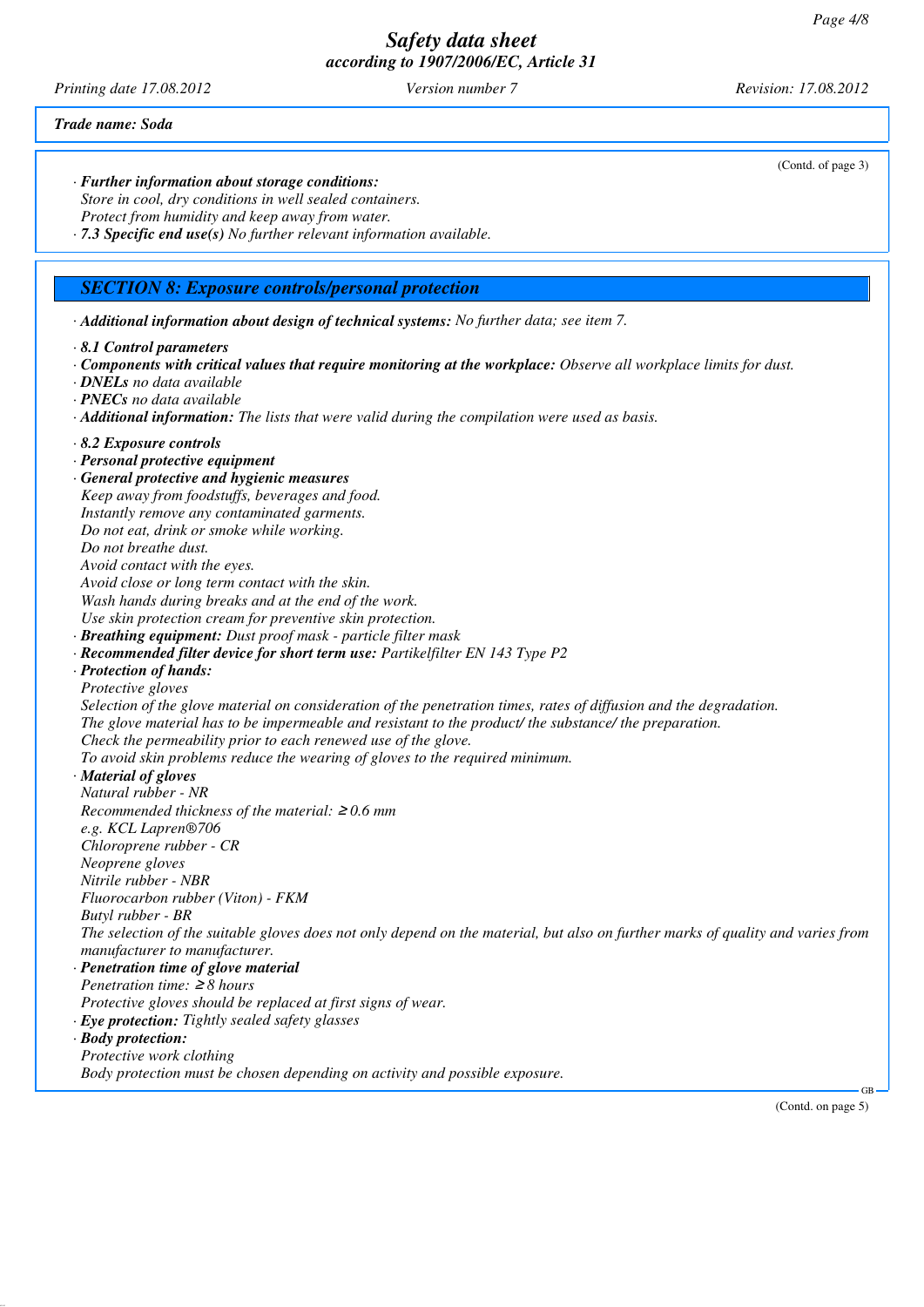*Printing date 17.08.2012 Version number 7 Revision: 17.08.2012*

#### *Trade name: Soda*

(Contd. of page 4)

| <b>SECTION 9: Physical and chemical properties</b>                                                                                   |                                                                                  |  |
|--------------------------------------------------------------------------------------------------------------------------------------|----------------------------------------------------------------------------------|--|
| · 9.1 Information on basic physical and chemical properties<br><b>General Information</b><br>$\cdot$ Appearance:<br>Form:<br>Colour: | solid in various forms<br>colourless<br>white                                    |  |
| $\cdot$ Smell:                                                                                                                       | odourless                                                                        |  |
| · Odour threshold:                                                                                                                   | not applicable                                                                   |  |
| $\cdot$ pH-value (10 g/l) at 20 $\degree$ C:                                                                                         | 11.3                                                                             |  |
| $\cdot$ Change in condition<br><b>Melting point/Melting range:</b><br><b>Boiling point/Boiling range:</b>                            | $851 \sim 854$ °C<br>not applicable                                              |  |
| · Flash point:                                                                                                                       | not applicable                                                                   |  |
| · Inflammability (solid, gaseous)                                                                                                    | Product is not inflammable.                                                      |  |
| · Ignition temperature:                                                                                                              | not applicable                                                                   |  |
| · Decomposition temperature:                                                                                                         | $>$ 400 $^{\circ}$ C                                                             |  |
| · Self-inflammability:                                                                                                               | <i>Product is not selfigniting.</i>                                              |  |
| · Danger of explosion:                                                                                                               | Product is not explosive.                                                        |  |
| Critical values for explosion:<br><b>Oxidizing properties</b>                                                                        | not classified as oxidising                                                      |  |
| · Vapor pressure:                                                                                                                    | not applicable                                                                   |  |
| $\cdot$ Density at 20 $\degree$ C:                                                                                                   | $\sim 2.53$ g/cm <sup>3</sup>                                                    |  |
| · Bulk density:<br>$\cdot$ Vapour density (AIR = 1):<br>$\cdot$ Evaporation rate                                                     | $500 \sim 800 \text{ kg/m}^3$<br>not applicable<br>not applicable                |  |
| · Solubility in / Miscibility with<br>Water at $20^{\circ}$ C:<br>Organic solvents:                                                  | $210 \sim 215$ g/l<br>not determined                                             |  |
| · Partition coefficient (n-octanol/water): Not bioaccumulative                                                                       |                                                                                  |  |
| · Viscosity:<br>dynamic:<br>kinematic:<br>.9.2 Other information                                                                     | Not applicable.<br>Not applicable.<br>No further relevant information available. |  |

## *SECTION 10: Stability and reactivity*

*· 10.1 Reactivity*

*· 10.2 Chemical stability*

- *· Thermal decomposition / conditions to be avoided: To avoid thermal decomposition do not overheat. Temperature over 400°C Protect from moisture.*
- *· 10.3 Possibility of hazardous reactions Reacts with acids under vigorous gas release. Danger of splashing of acid.*
- *· 10.4 Conditions to avoid No further relevant information available.*
- *· 10.5 Incompatible materials: Strong acids*
- *· 10.6 Hazardous decomposition products:*
- *Carbon monoxide* (*CO* $)$  and *Carbon dioxide* (*CO*<sub>2</sub>)

(Contd. on page 6)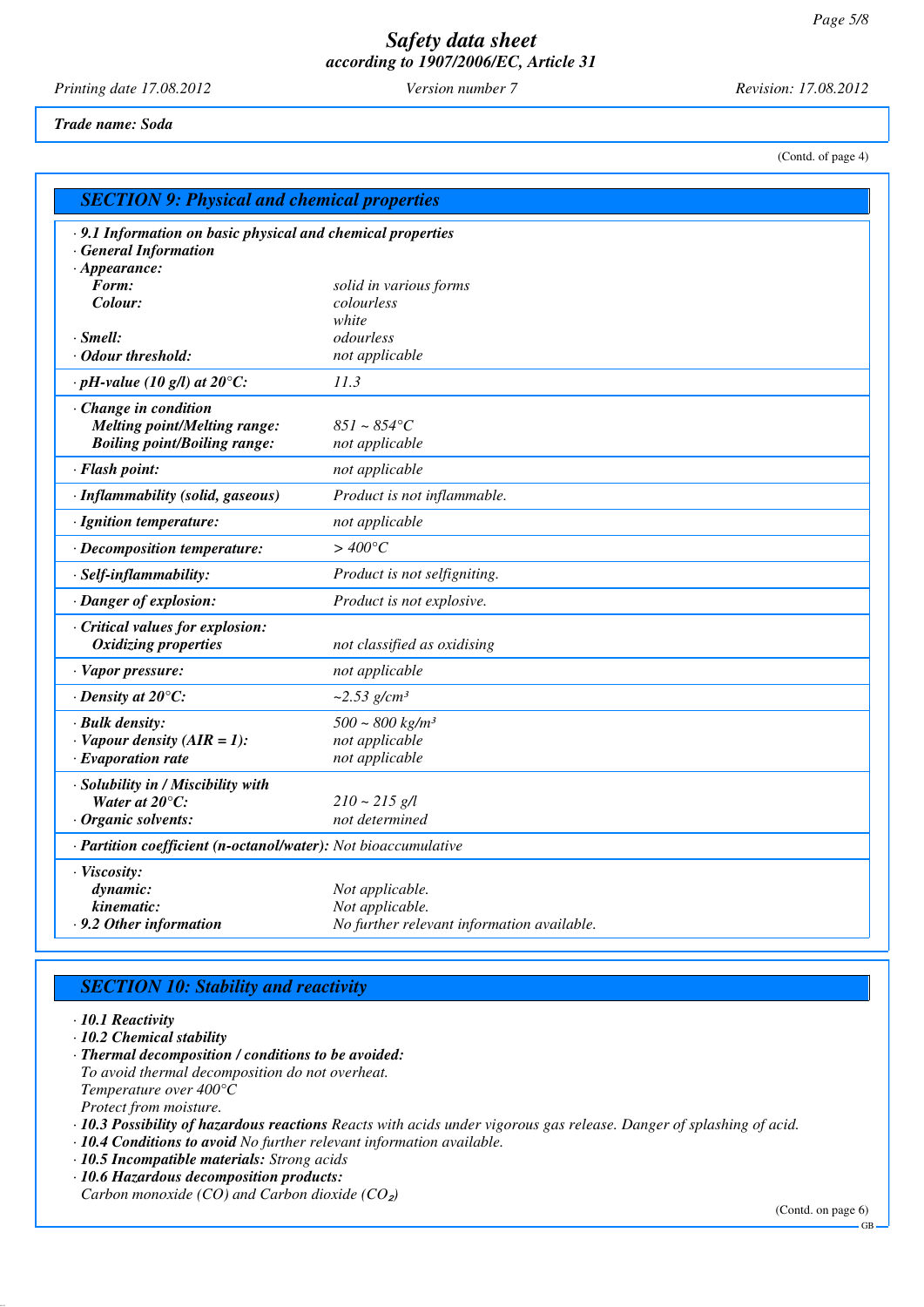*Printing date 17.08.2012 Version number 7 Revision: 17.08.2012*

*Trade name: Soda*

*Sodium oxide (Na*₂*O)*

### *\* SECTION 11: Toxicological information*

*· 11.1 Information on toxicological effects*

*· Acute toxicity:*

*· LD/LC50 values that are relevant for classification:*

| Oral   | LD50 | $2800 - 4090$ mg/kg (rat)                    |
|--------|------|----------------------------------------------|
| Dermal | LD50 | $\geq$ 2000 mg/kg (rabbit)                   |
|        |      | Inhalative $ LC50/2 h 0.8$ mg/l (guinea pig) |
|        |      |                                              |

*1.2 mg/l (mouse)*

*2.3 mg/l (rat)*

*· Primary irritant effect:*

*· on the skin: No irritant effect.*

*· on the eye: Causes serious eye irritation.*

*· Sensitization: No sensitizing effect known.*

### *\* SECTION 12: Ecological information*

### *· 12.1 Toxicity*

*· Aquatic toxicity:*

*EC50/48 h 265 mg/l (water flea (daphnia magna))*

*LC50/96 h 740 mg/l (fish)*

*300 mg/l (bluegill (lepomis macrochirus))*

*· 12.2 Persistence and degradability Anorganic product, is not removable from water by biological cleaning process*

*· 12.3 Bioaccumulative potential Not bioaccumulative*

*· 12.4 Mobility in soil No further relevant information available.*

*· Additional ecological information:*

*· Chemical Oxygen Demand (COD-value): not applicable*

*· Biochemical Oxygen Demand (BOD5-value): not applicable*

*· General notes:*

*Do not allow undiluted product or large quantities of it to reach ground water, water bodies or sewage system. Water hazard class 1 (Assessment by list): slightly hazardous for water*

*· 12.5 Results of PBT and vPvB assessment*

*· PBT: Not applicable.*

*· vPvB: Not applicable.*

*· 12.6 Other adverse effects No further relevant information available.*

### *SECTION 13: Disposal considerations*

*· 13.1 Waste treatment methods*

*· Recommendation Disposal must be made according to official regulations.*

*· Waste disposal key number: According to local/national regulations.*

*· European waste catalogue: Waste disposal key numbers from EWC have to be assigned depending on origin and processing.*

*· Uncleaned packagings:*

*· Recommendation: Disposal must be made according to official regulations.*

*· Recommended cleaning agent: Water*

(Contd. on page 7)

GB

(Contd. of page 5)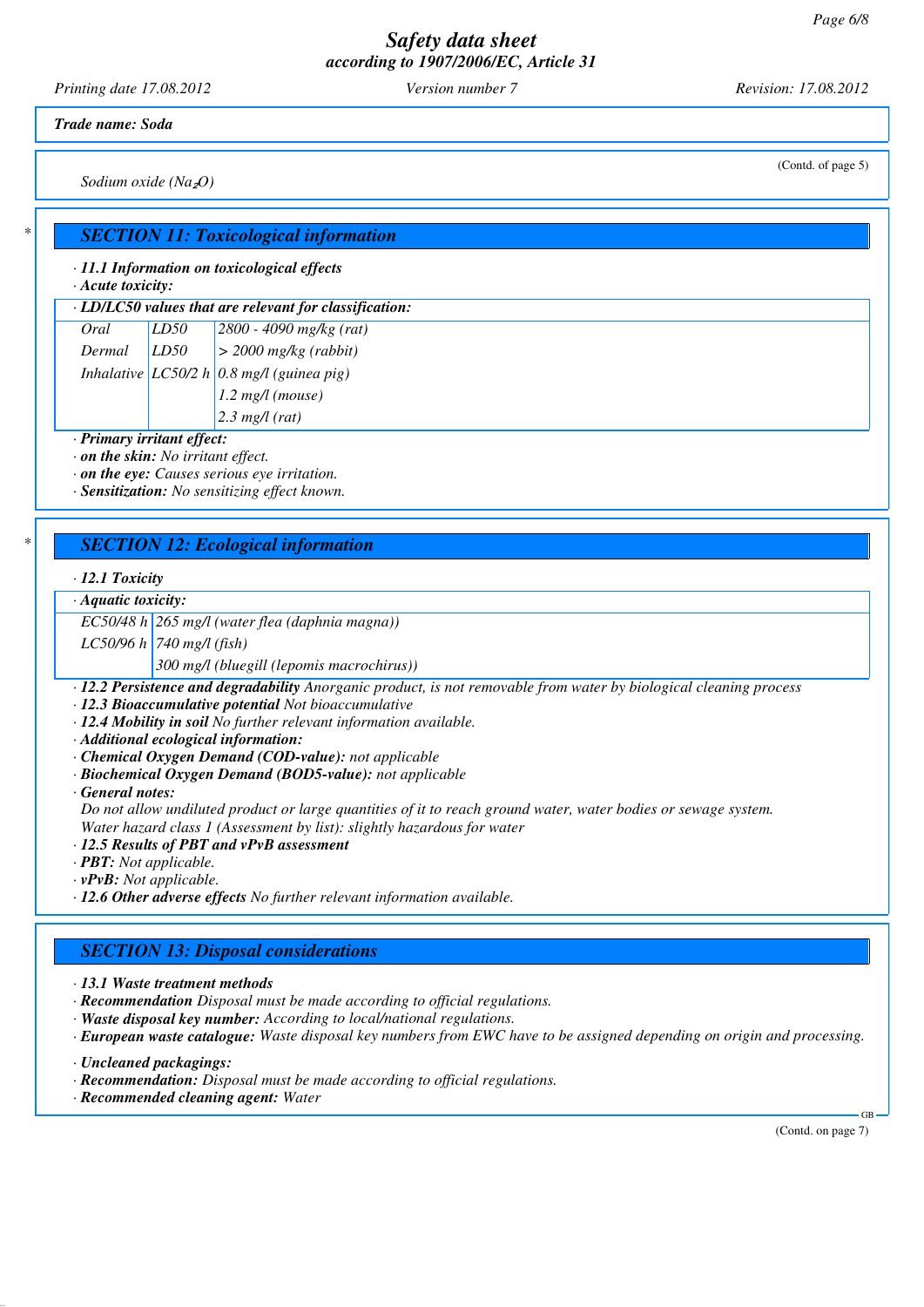*Printing date 17.08.2012 Version number 7 Revision: 17.08.2012*

(Contd. of page 6)

#### *Trade name: Soda*

| <b>SECTION 14: Transport information</b>                                                                    |                                                      |  |
|-------------------------------------------------------------------------------------------------------------|------------------------------------------------------|--|
| $\cdot$ 14.1 UN-Number<br>· ADR, IMDG, IATA                                                                 | Void                                                 |  |
| $\cdot$ 14.2 UN proper shipping name<br>· ADR, IMDG, IATA                                                   | Void                                                 |  |
| $\cdot$ 14.3 Transport hazard class(es)                                                                     |                                                      |  |
| $\cdot$ ADR<br>$\cdot$ Class<br>$\cdot$ Label                                                               | Void<br>void                                         |  |
| $\cdot$ IMDG, IATA<br>$\cdot Class$                                                                         | Void                                                 |  |
| · 14.4 Packing group<br>· ADR, IMDG, IATA                                                                   | Void                                                 |  |
| $\cdot$ 14.5 Environmental hazards:<br>· Marine pollutant:                                                  | Not applicable.<br>NO                                |  |
| $\cdot$ 14.6 Special precautions for user                                                                   | Not applicable.                                      |  |
| · 14.7 Transport in bulk according to Annex II of<br><b>MARPOL73/78 and the IBC Code</b><br>Not applicable. |                                                      |  |
| · Transport/Additional information:                                                                         | Not dangerous according to the above specifications. |  |
| · UN "Model Regulation":                                                                                    |                                                      |  |

### *SECTION 15: Regulatory information*

*· 15.1 Safety, health and environmental regulations/legislation specific for the substance or mixture*

*· National regulations*

*· Information about limitation of use: Employment restrictions concerning young persons must be observed.*

*· Decree to be applied in case of technical fault: Directive 96/82/EC does not apply.*

*· Water hazard class: Water hazard class 1 (Assessment by list): slightly hazardous for water ID-Number: 222*

*· 15.2 Chemical safety assessment: A Chemical Safety Assessment has not been carried out.*

### *SECTION 16: Other information*

*These data are based on our present knowledge. However, they shall not constitute a guarantee for any specific product features and shall not establish a legally valid contractual relationship.*

*· Reasons for changes:*

*The Material Safety Data Sheet has been revised. Changes in the respective chapters are characterized in the left side edge by \*.*

*· Department issuing MSDS:*

#### *· Abbreviations and acronyms:*

*RID: Règlement international concernant le transport des marchandises dangereuses par chemin de fer (Regulations Concerning the International Transport of Dangerous Goods by Rail)*